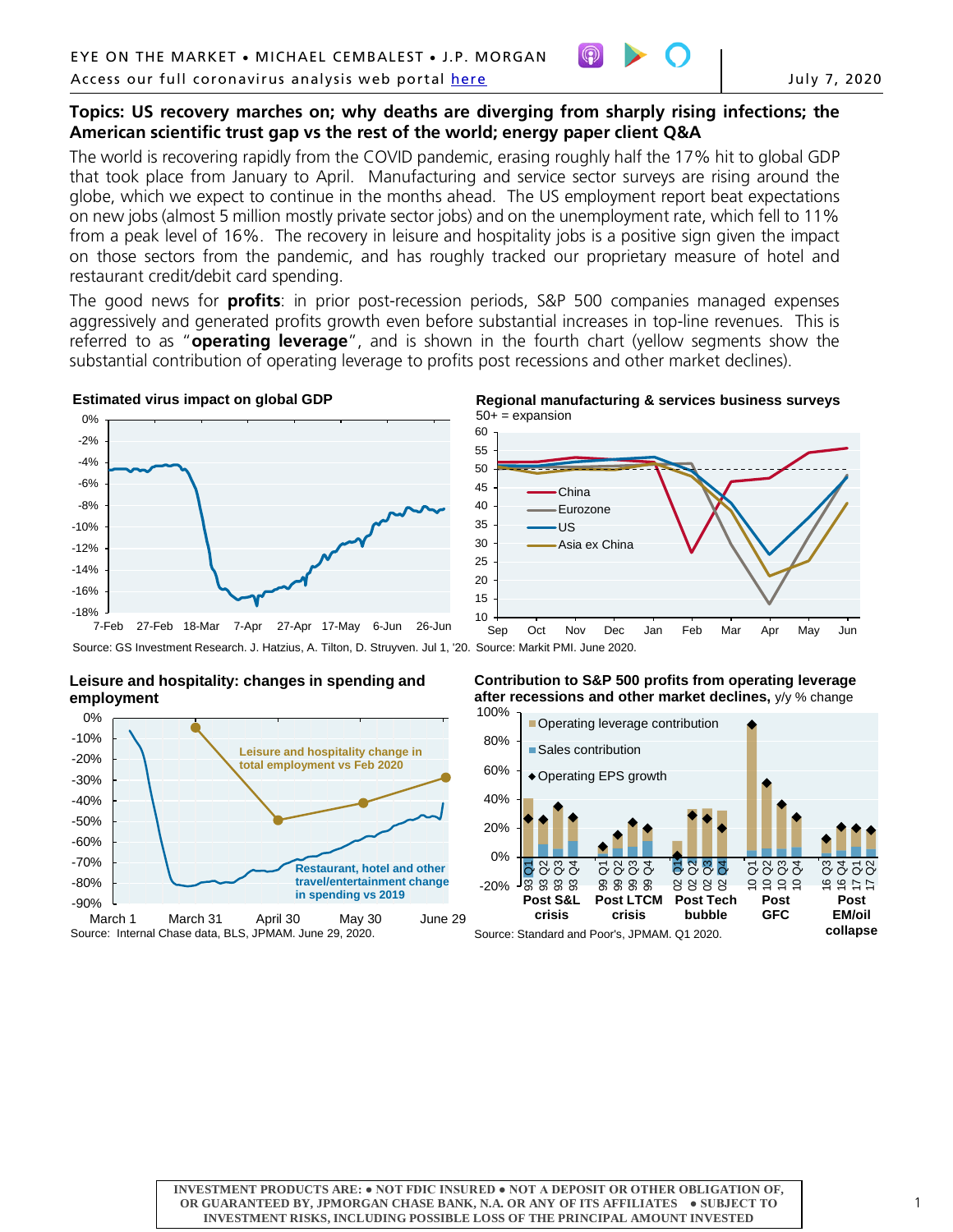

# **The US recovery is taking place despite the US now having the third highest infection rate in the**

**world**, looking at the 50 largest countries by GDP<sup>[1](#page-1-0)</sup>. The obvious question is whether this infection surge will derail the recovery. So far, most state countermeasures (shutting down gyms, bars, museums, water parks and some indoor dining) have been mild relative to restrictions imposed earlier.



Source: Johns Hopkins University, IMF, JPMAM. Countries shown represent 94% of World GDP. Asterisk denotes countries with infection levels over 225 per mm people. July 05, 2020

Here's some data on new infections over time. Compare the US and other high infection rate countries to Europe, and to Hubei (China) where COVID originated.

## **New daily infections per mm people [Highly infected countries vs Europe and Hubei]**





<span id="page-1-0"></span> $\overline{a}$ <sup>1</sup> On our web portal, we also look at the highest infection rates based on the 50 largest countries by population (which comprise 87% of the world population). In that chart, the US ranks second only behind Brazil.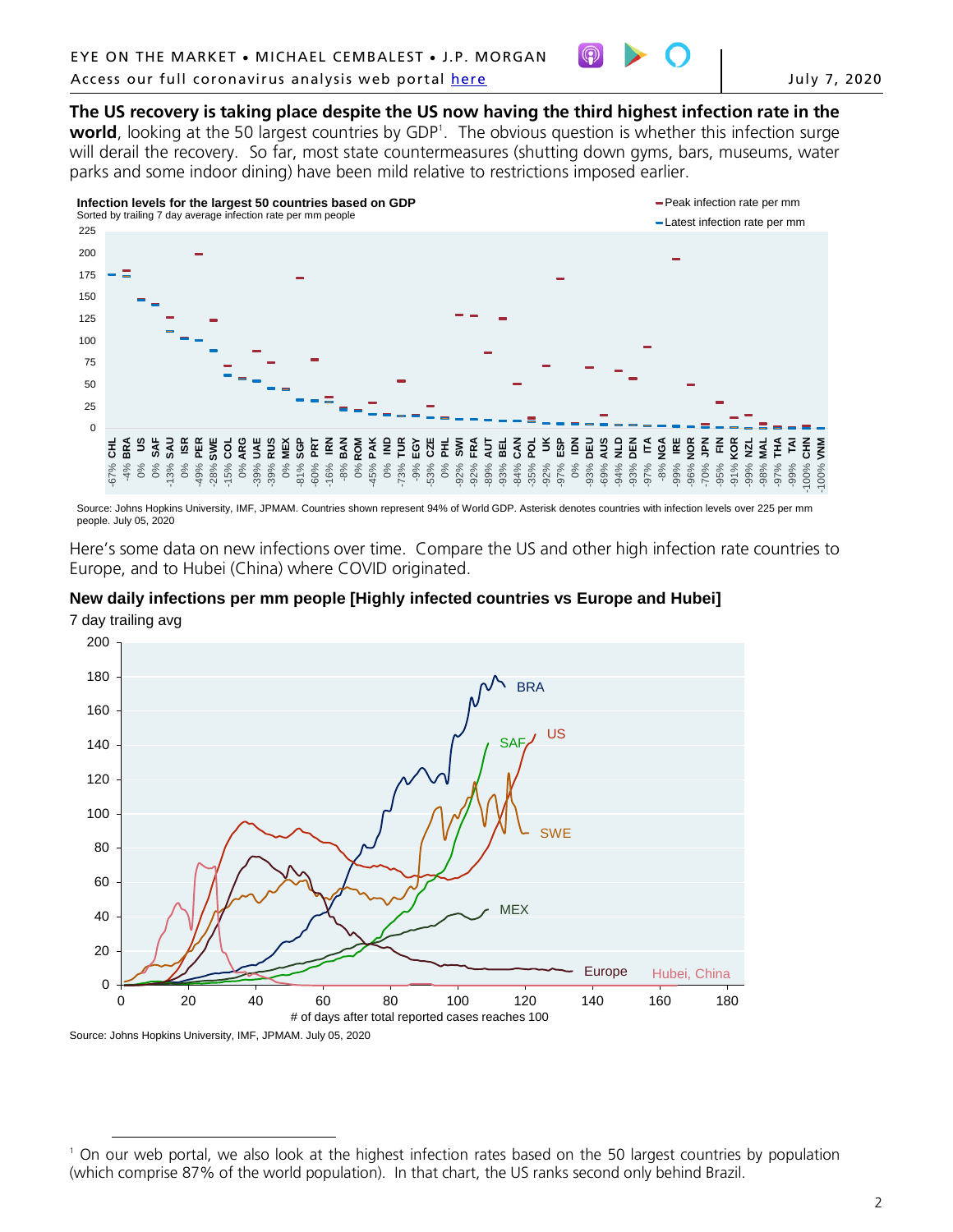

## **US hospitalizations now catching up to rising infections, but deaths are not**

The charts below show virus trends in the US and in **Hotspot** states. A couple of weeks ago, infections in the US and in Hotspot states were rising (gold line) while hospitalizations (blue line) and deaths<sup>[2](#page-2-0)</sup> (red line) were not. This has now changed, with hospitalizations rising as well. Deaths are still falling, possibly due to improved medical interventions such as anti-coagulants and corticosteroids discussed in Section 4 of our web portal, but we need to wait before drawing firm conclusions since time lags may play a role as well.

Two weeks ago, some observers proposed that rising infections were just the result of **more young people circulating and not getting sick**. This appears to be *part* of what's going on; a Vanderbilt study found that in Tennessee, COVID is now infecting a younger and less vulnerable population. This is depicted in the third chart; the primary reason for Tennessee's lower recent Case Mix Index is the lower age of recently infected people. However, most US states do not regularly disclose time series of infection age distributions<sup>3</sup>. So, the "younger infection age" theory could be true more broadly but it's hard to confirm, and now hospitalizations are rising as well as infections.

To be clear, lingering health consequences of COVID can be very debilitating for survivors of all ages: lung scarring, heart damage (cardiomyopathy and myocarditis), neurocognitive problems and abnormal blood clotting. Bottom line: you do not want to get this disease, no matter your age.



Source: CDC, COVID Tracking Project, JPMAM. July 06, 2020.

3.0 **Recent Tennessee infections less risky, mostly due to lower age of newly infected persons,** COVID Risk Index





Source: CDC, COVID Tracking Project, JPMAM. July 06, 2020.

<span id="page-2-0"></span> $\overline{a}$ <sup>2</sup> The temporary death spike in late June resulted from a one-time addition of "probable COVID deaths" in NY/NJ.

<span id="page-2-1"></span><sup>&</sup>lt;sup>3</sup> A few states report cumulative distributions of infections by age; see Section 2 page 7 on our web portal.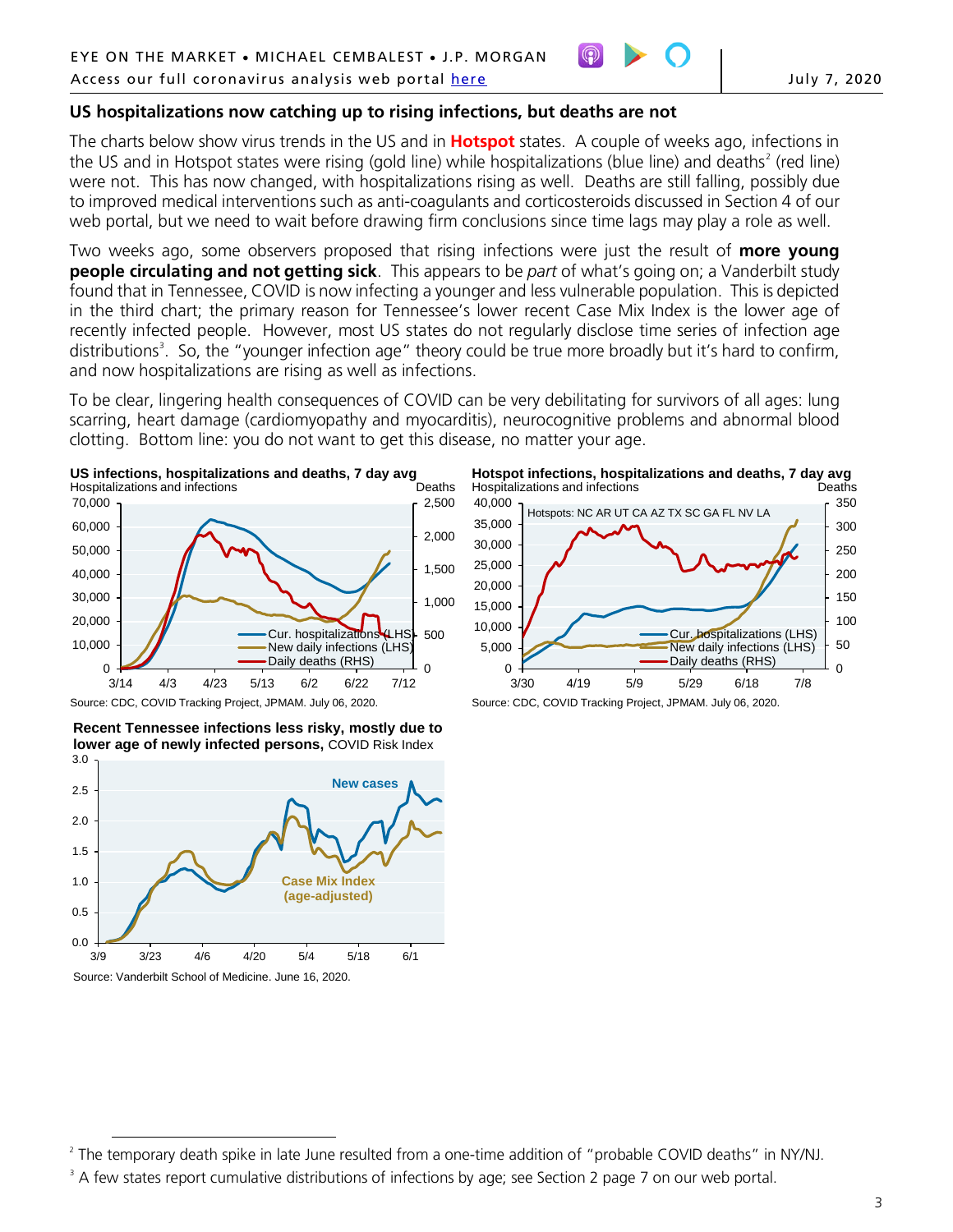Others have suggested that the spike in infections is just the result of more testing, **but that's not entirely the case either**: as shown below, Hotspot infections have been soaring while Hotspot testing rates are not that different from "Other States".

In any case, if falling deaths are now the barometer for state governments to remain open with only mild restrictions on bars and indoor dining, the US economy and equity markets may continue rising gradually through the summer, with the next litmus test being the possible market consequences of a Democratic Sweep in the fall (which we last wrote about on May 26). That's where we will focus our virus research in the weeks ahead: **deaths relative to rising infections and hospitalizations**.



#### **US daily tests per mm people** 7 day trailing avg



## **Why is recent US virus performance so much worse than the rest of the world?**

While peak US mobility declines are not as large as in other countries, there are many countries with similar mobility declines that haven't experienced the infection surge now occurring in the US (first chart). And while most Hotspot mobility declines were smaller than in other US states, mobility doesn't consistently predict state infections either. As shown on our web portal, reopening dates also don't predict infections and hospitalizations. **There are no easy answers for why US infections have soared recently**; reopening dates, mobility changes and other empirically measured behaviors do not lead to higher infections in any statistically consistent way.







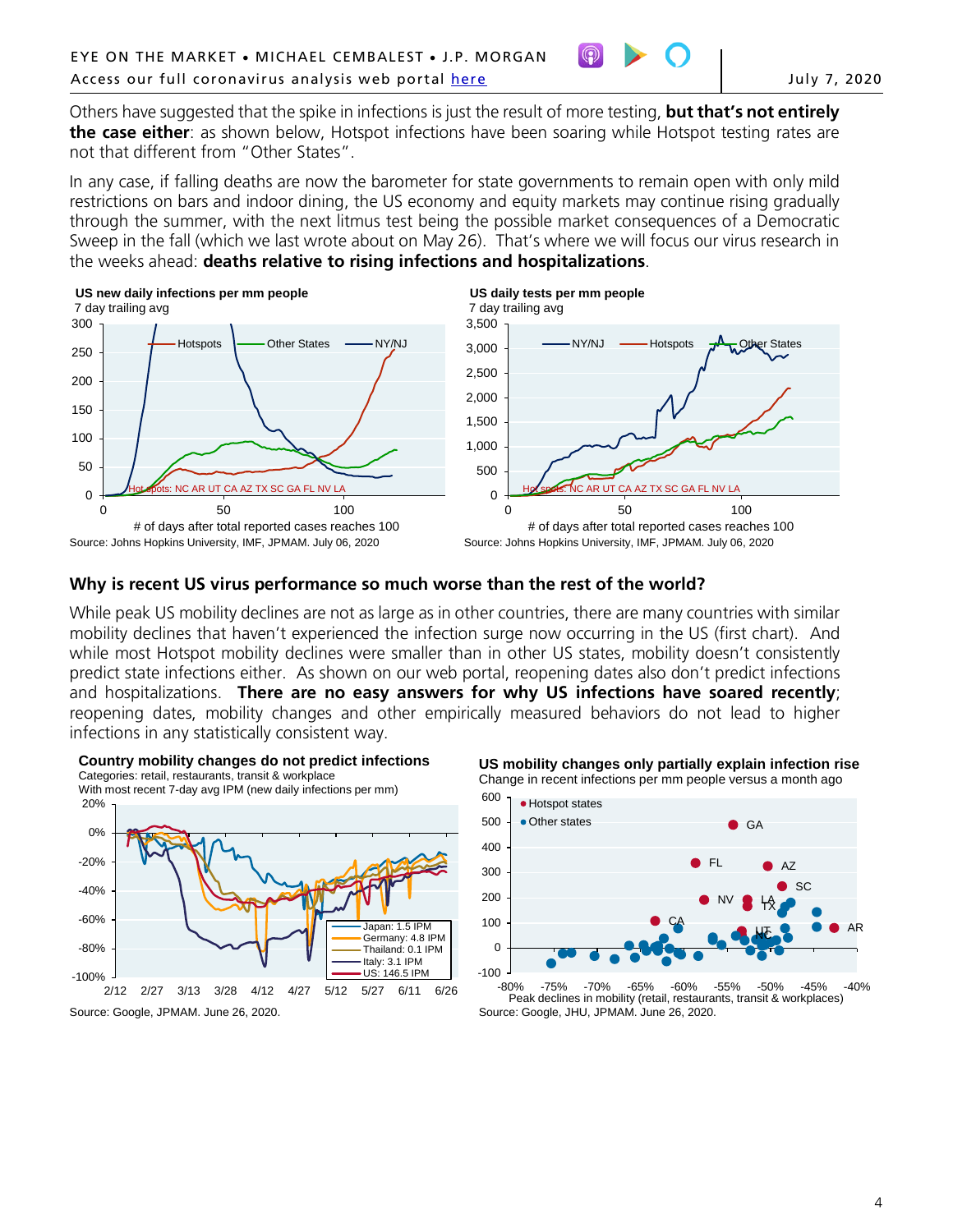## **Blinded by Science: the American scientific trust gap**

Are there other ways to explain the uniquely American virus surge?

- Despite the US leading the world in medical and biotech patents, and despite 22 of the top 40 universities for clinical research being located in the US (as per *US News & World Report*), **Americans rank below most of the world on interest and trust in science, on trust in science advice from government agencies and on belief in the importance, safety and utilization of vaccines.** See chart below for more details
- The **Trump administration** is not helping matters, according to 57 former US government scientists and public health officials of both parties. On Monday, the group called for a science-based approach to the pandemic and criticized the Trump administration for marginalizing science and expertise. See "*Statement From Former Gov. Scientists & Public Health Officials Calling for Science-based Response to the Serious and Growing COVID-19 Pandemic*", posted on Medium.com
- The lack of trust in science gets magnified since Americans rank highest in the world on measures of "**individualism**" (i.e., the Geert-Hofstede cultural dimension index), which refers to those acting according to their own beliefs irrespective of the impact it may have on broader groups of people
- Grant Sanderson at 3Blue1Brown has highlighted visually<sup>[4](#page-4-0)</sup> how it doesn't take a lot of non-socialdistancing scientifically skeptical individuals to accelerate the spread of infection, and how there really isn't that much of a difference between 80% compliance and 50% compliance in a pandemic

These beliefs and behaviors may also partially explain why so many Americans, their representatives and some Wall Street strategists misunderstood what the rest of the developed world figured out in May: **how to shut down a pandemic**.





Source: Wellcome Trust/Gallup Global Science and Health Monitor. 2018.

<span id="page-4-0"></span> $\overline{a}$ <sup>4</sup> Click here for Grant's YouTube [visualization o](https://www.youtube.com/watch?v=gxAaO2rsdIs)f a pandemic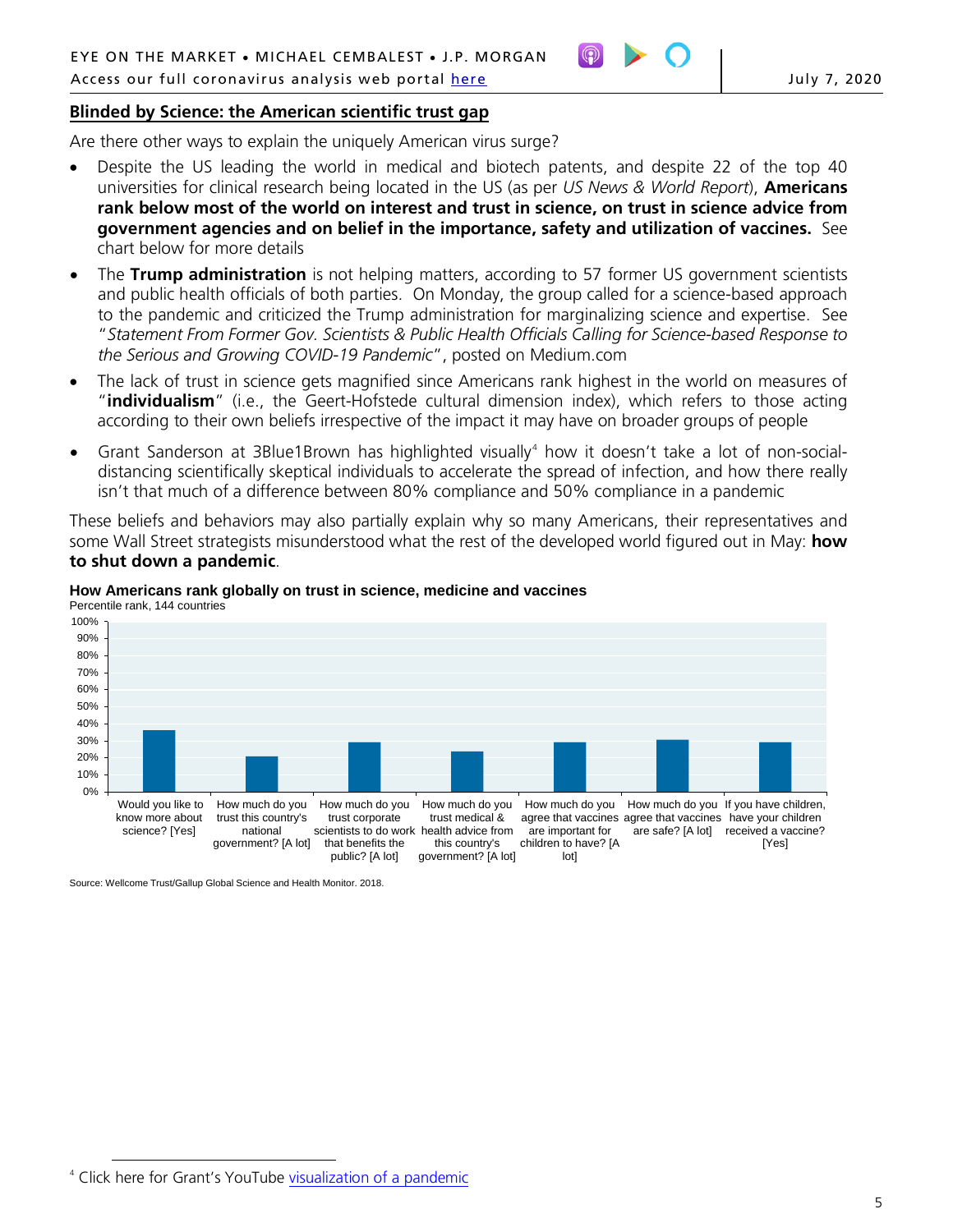

### **"What about…": energy paper client Q&A**

Last week, we sent out our tenth annual energy paper which you can rea[d here.](http://www.jpmorgan.com/directdoc/Stargazing.pdf) Each year, I receive follow-up questions from clients asking about topics that we did not address. Here are three of them.

### **What about low energy nuclear reactors (LENR) which convert hydrogen to helium and give off intense heat and no radiation?**

Vaclav and I agreed upfront that we would only cover energy sources which have reached, at the minimum, early stages of commercialization. There are many ideas that work in the lab but which are never commercialized (and thus have no real world impact), either due to cost or operational reasons. In contrast, we wrote about deep geothermal in Iceland this year, since while the technology is in its infancy, at least there is one site in the world which had been engaged in power generation using this new technology in a commercial setting. Similarly, we wrote about utility scale energy storage using lithium ion batteries despite its miniscule presence in the electricity food chain, since a handful of utilities are using them.

Currently, LENR does not meet this commercialization test. I will write about it when/if the concept is substantiated in the marketplace, and agree that if such reactions can be made to give off substantial levels of heat without radiation, that would be a major development in power/heat generation. Based on what I read, the first commercial LENR applications in the next 5 to 10 years could be in space heating with temperatures up to 200˚C. To be clear, there's still plenty of skepticism on the idea: in May 2019, a team of researchers from the University of British Columbia, MIT, the University of Maryland, the Lawrence Berkeley National Laboratory and Google revisited LENR and failed to find evidence of fusion or heat.

### **What about renewable natural gas (RNG) made from landfills and other waste?**

Renewable natural gas is available without retrofitting of existing infrastructure. US RNG volumes are 200-300 mm gallons per year. According to Platts, the estimated potential from all US landfills is 2.9 bn gasoline gallon equivalents (GGE) per year, while NREL estimates potential for 4.8 bn GGE per year from landfills, agricultural waste, wastewater and other organic waste. In 2019, 142 bn gallons of motor gasoline were consumed in the US. So, even if RNG from all potential landfill and other sites were channeled into central processing facilities (which is expensive), RNG could at most offset ~2.5% of annual US gasoline demand. That would definitely be worth doing, and its impact would be even greater if paired with greater penetration of EVs. For investors, an RNG industry of 3-4 bn gallons per year could support the profitability of multiple new entrants. But I don't see its potential scope as "transformative" given RNG volume estimates. Germany has been converting waste to energy as well, using biogas from crops, waste and landfills to generate electricity rather than to make liquid fuel. This is not cheap, nearly 20 cents/kWh compared to 9 cents/kWh for onshore wind. There may be plenty of waste but gathering it from large areas to central processing facilities is energy-intensive itself.

### **What about electrifying the world's container ships?**

The first one is now in operation, carrying 120 twenty foot equivalent units (TEUs) at a speed of 6 knots for 30 nautical miles. Compare that to Maersk's Triple-E class ships which carry 150x as much cargo over distances 400x greater at speeds 3x-4x faster. What would it take to make an electric version of Maersk's ship, matching its speed and performance? Even when incorporating the higher efficiency of electric motors, using today's state of the art electric batteries with 300 Wh/kg of energy density, the electric version of the Maersk ship would have to dedicate 40% of its cargo capacity to the batteries themselves (obviously an economic non-starter). Or put it this way: an electric ship whose batteries and motors weighed no more than the fuel and diesel engine in today's container ships would need battery energy densities to improve by 10x vs current levels. Final bit of context: in the past 70 years, energy densities of the best commercial batteries haven't even quadrupled.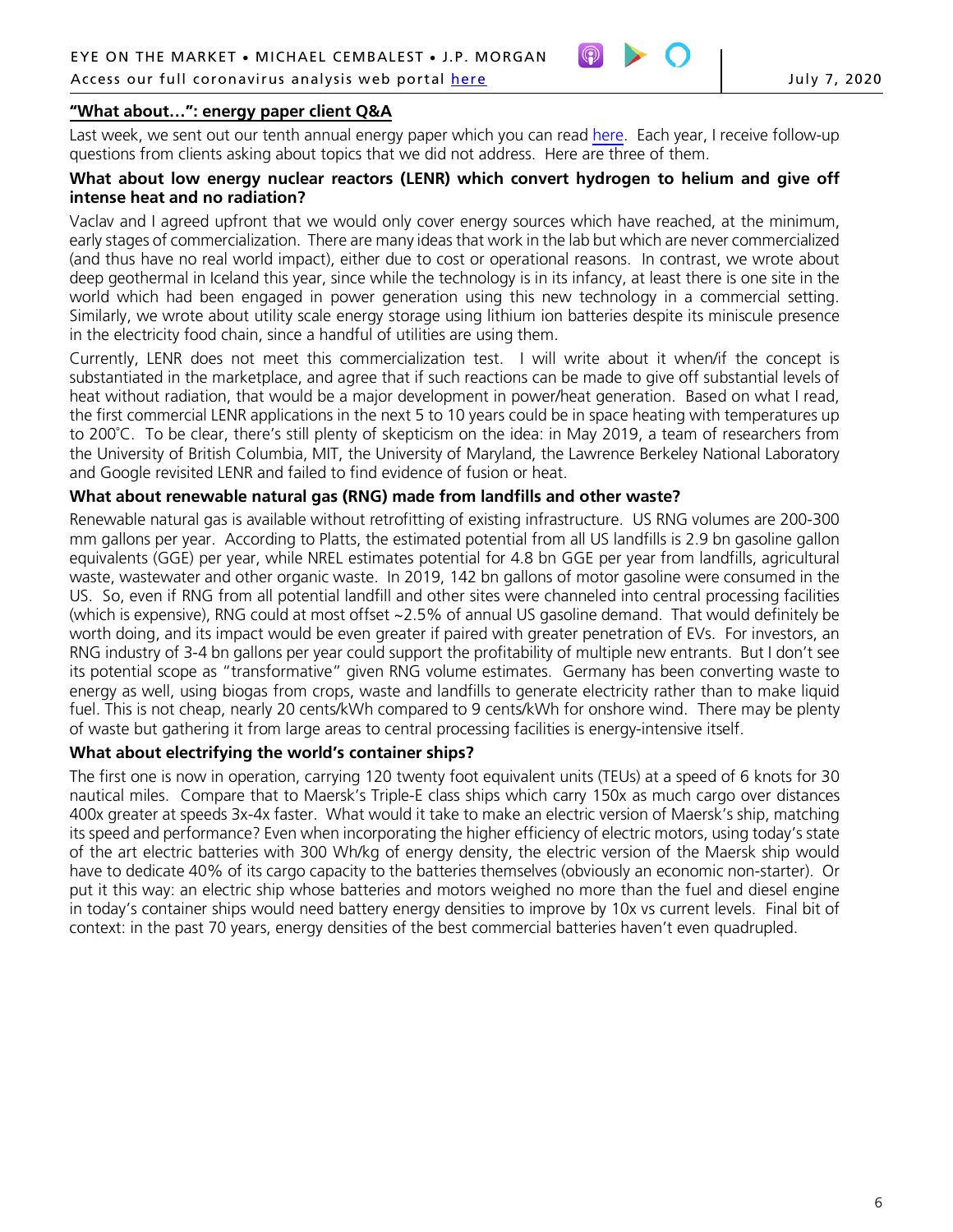#### Access our full coronavirus analysis web portal [here](https://www.jpmorgan.com/coronavirus-research) **Same Coronaviations** and the July 7, 2020



This report uses rigorous security protocols for selected data sourced from Chase credit and debit card transactions to ensure all information is kept confidential and secure. All selected data is highly aggregated and all unique identifiable information—including names, account numbers, addresses, dates of birth, and Social Security Numbers—is removed from the data before the report's author receives it.

Purpose of This Material: This material is for information purposes only. The views, opinions, estimates and strategies expressed herein constitutes Michael Cembalest's judgment based on current market conditions and are subject to change without notice, and may differ from those expressed by other areas of J.P. Morgan. **This information in no way constitutes J.P. Morgan Research and should not be treated as such.**

#### **GENERAL RISKS & CONSIDERATIONS**

Any views, strategies or products discussed in this material may not be appropriate for all individuals and are subject to risks. **Investors may get**  back less than they invested, and past performance is not a reliable indicator of future results. Asset allocation / diversification does not guarantee a profit or protect against loss. Nothing in this material should be relied upon in isolation for the purpose of making an investment decision. You are urged to consider carefully whether the services, products, asset classes (e.g. equities, fixed income, alternative investments, commodities, etc.) or strategies discussed are suitable to your needs. You must also consider the objectives, risks, charges, and expenses associated with an investment service, product or strategy prior to making an investment decision. For this and more complete information, including discussion of your goals/situation, contact your J.P. Morgan team.

#### **NON-RELIANCE**

Certain information contained in this material is believed to be reliable; however, JPM does not represent or warrant its accuracy, reliability or completeness, or accept any liability for any loss or damage (whether direct or indirect) arising out of the use of all or any part of this material. No representation or warranty should be made with regard to any computations, graphs, tables, diagrams or commentary in this material, which are provided for illustration/reference purposes only. The views, opinions, estimates and strategies expressed in this material constitute our judgment based on current market conditions and are subject to change without notice. JPM assumes no duty to update any information in this material in the event that such information changes. Views, opinions, estimates and strategies expressed herein may differ from those expressed by other areas of JPM, views expressed for other purposes or in other contexts, and **this material should not be regarded as a research report**. Any projected results and risks are based solely on hypothetical examples cited, and actual results and risks will vary depending on specific circumstances. Forward-looking statements should not be considered as guarantees or predictions of future events.

Nothing in this document shall be construed as giving rise to any duty of care owed to, or advisory relationship with, you or any third party. Nothing in this document shall be regarded as an offer, solicitation, recommendation or advice (whether financial, accounting, legal, tax or other) given by J.P. Morgan and/or its officers or employees, irrespective of whether or not such communication was given at your request.

J.P. Morgan and its affiliates and employees do not provide tax, legal or accounting advice. You should consult your own tax, legal and accounting advisors before engaging in any financial transactions.

#### **LEGAL ENTITY, BRAND & REGULATORY INFORMATION**

In the **United States**, bank deposit accounts and related services, such as checking, savings and bank lending, are offered by **JPMorgan Chase Bank, N.A.** Member FDIC. **JPMorgan Chase Bank, N.A**. and its affiliates (collectively "**JPMCB**") offer investment products, which may include bank managed investment accounts and custody, as part of its trust and fiduciary services. Other investment products and services, such as brokerage and advisory accounts, are offered through **J.P. Morgan Securities LLC ("JPMS")**, a member of [FINRA](http://www.finra.org/) and [SIPC.](http://www.sipc.org/) Annuities are made available through Chase Insurance Agency, Inc. (CIA), a licensed insurance agency, doing business as Chase Insurance Agency Services, Inc. in Florida. JPMCB, JPMS and CIA are affiliated companies under the common control of JPM. Products not available in all states.

In **Luxembourg,** this material is issued by **J.P. Morgan Bank Luxembourg S.A. (JPMBL)**, with registered office at European Bank and Business Centre, 6 route de Treves, L-2633, Senningerberg, Luxembourg. R.C.S Luxembourg B10.958. Authorised and regulated by Commission de Surveillance du Secteur Financier (CSSF) and jointly supervised by the European Central Bank (ECB) and the CSSF. J.P. Morgan Bank Luxembourg S.A. is authorized as a credit institution in accordance with the Law of 5th April 1993. In the **United Kingdom**, this material is issued by **J.P. Morgan Bank Luxembourg S.A– London Branch**. Prior to Brexit,(Brexit meaning that the UK leaves the European Union under Article 50 of the Treaty on European Union, or, if later, loses its ability to passport financial services between the UK and the remainder of the EEA), J.P. Morgan Bank Luxembourg S.A– London Branch is subject to limited regulation by the Financial Conduct Authority and the Prudential Regulation Authority. Details about the extent of our regulation by the Financial Conduct Authority and the Prudential Regulation Authority are available from us on request. In the event of Brexit, in the UK, J.P. Morgan Bank Luxembourg S.A.– London Branch is authorised by the Prudential Regulation Authority, subject to regulation by the Financial Conduct Authority and limited regulation by the Prudential Regulation Authority. Details about the extent of our regulation by the Prudential Regulation Authority are available from us on request. In **Spain**, this material is distributed by **J.P. Morgan Bank Luxembourg S.A., Sucursal en España**, with registered office at Paseo de la Castellana, 31, 28046 Madrid, Spain. J.P. Morgan Bank Luxembourg S.A., Sucursal en España is registered under number 1516 within the administrative registry of the Bank of Spain and supervised by the Spanish Securities Market Commission (CNMV). In **Germany**, this material is distributed by **J.P. Morgan Bank Luxembourg S.A., Frankfurt Branch**, registered office at Taunustor 1 (TaunusTurm), 60310 Frankfurt, Germany, jointly supervised by the Commission de Surveillance du Secteur Financier (CSSF) and the European Central Bank (ECB), and in certain areas also supervised by the Bundesanstalt für Finanzdienstleistungsaufsicht (BaFin). In **Italy**, this material is distributed by **J.P. Morgan Bank Luxembourg S.A– Milan Branch**, registered office at Via Catena Adalberto 4, Milan 20121, Italy and regulated by Bank of Italy and the Commissione Nazionale per le Società e la Borsa (CONSOB). In the **Netherlands**, this material is distributed by **J.P. Morgan Bank Luxembourg S.A., Amsterdam Branch**, with registered office at World Trade Centre, Tower B, Strawinskylaan 1135, 1077 XX, Amsterdam, The Netherlands. J.P. Morgan Bank Luxembourg S.A., Amsterdam Branch is authorised and regulated by the Commission de Surveillance du Secteur Financier (CSSF) and jointly supervised by the European Central Bank (ECB) and the CSSF in Luxembourg; J.P. Morgan Bank Luxembourg S.A., Amsterdam Branch is also authorised and supervised by De Nederlandsche Bank (DNB) and the Autoriteit Financiële Markten (AFM) in the Netherlands. Registered with the Kamer van Koophandel as a branch of J.P. Morgan Bank Luxembourg S.A. under registration number 71651845. In **Denmark**, this material is distributed by **J.P. Morgan Bank Luxembourg, Copenhagen Br**, filial af J.P. Morgan Bank Luxembourg S.A. with registered office at Kalvebod Brygge 39-41, 1560 København V, Denmark. J.P. Morgan Bank Luxembourg, Copenhagen Br, filial af J.P. Morgan Bank Luxembourg S.A.is authorised and regulated by Commission de Surveillance du Secteur Financier (CSSF) and jointly supervised by the European Central Bank (ECB) and the CSSF. J.P. Morgan Bank Luxembourg, Copenhagen Br, filial af J.P. Morgan Bank Luxembourg S.A. is also subject to the supervision of Finanstilsynet (Danish FSA) and registered with Finanstilsynet as a branch of J.P. Morgan Bank Luxembourg S.A. under code 29009*.* In **Sweden**, this material is distributed by **J.P. Morgan Bank Luxembourg S.A. - Stockholm Bankfilial**, with registered office at Hamngatan 15, Stockholm, 11147, Sweden. J.P. Morgan Bank Luxembourg S.A. - Stockholm Bankfilial is authorised and regulated by Commission de Surveillance du Secteur Financier (CSSF) and jointly supervised by the European Central